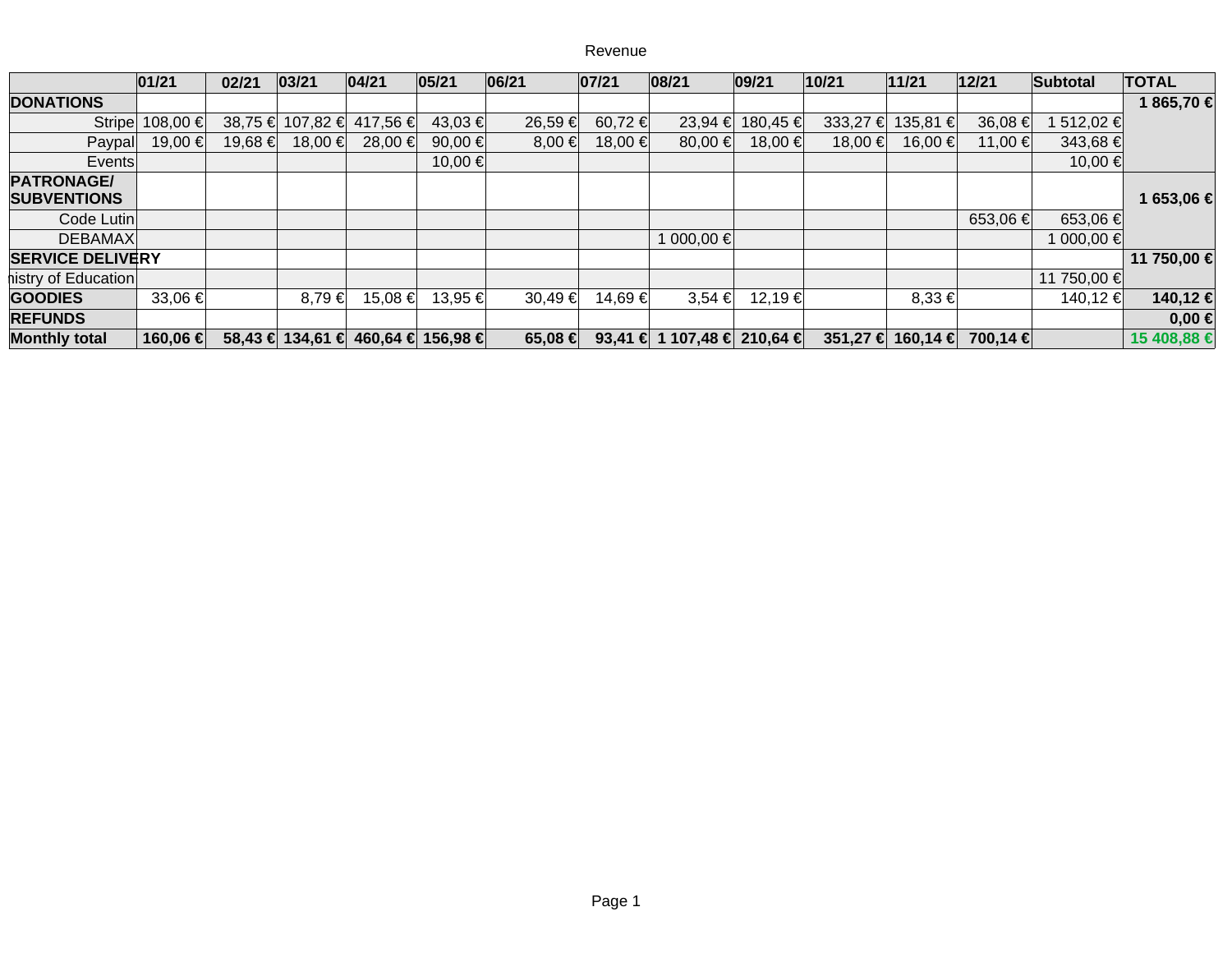|                         | 01/21      | 02/21                    | 03/21       | 04/21       | 05/21       | 06/21         | 07/21      | 08/21   | 09/21            | 10/21         | 11/21   | 12/21              | Subtotal     | <b>TOTAL</b> |
|-------------------------|------------|--------------------------|-------------|-------------|-------------|---------------|------------|---------|------------------|---------------|---------|--------------------|--------------|--------------|
| <b>Providers</b>        |            |                          |             |             |             |               |            |         |                  |               |         |                    |              | 2 400,00 €   |
| <b>DLA</b>              | 1 500,00 € |                          |             |             |             |               |            |         |                  |               |         |                    | 1 500,00 €   |              |
| lila*                   | 900,00 €   |                          |             |             |             |               |            |         |                  |               |         |                    | 900,00 $\in$ |              |
| <b>Internet Costs</b>   |            |                          |             |             |             |               |            |         |                  |               |         |                    |              | 653,23€      |
| <b>OVH</b>              | 1,19€      | 1,19€                    | 1,19€       | 1,19€       | 1,19€       | 1,19€         | 1,19€      | 1,19€   | 1,19€            | $1,19 \in$    | 1,19€   | 1,19€              | 14,28€       |              |
| <b>Voluntaries</b>      |            |                          |             |             |             |               |            |         |                  |               |         |                    |              |              |
| compensation            | 40,00€     | 40,00 €                  | 40,00 €     | 40,00 €     | 40,00 €     | 40,00 €       | 40,00€     | 40,00 € | 40,00€           | 40,00 €       | 40,00 € | 40,00 €            | 480,00 €     |              |
| Scaleway                | 13,14€     | 11,88 €                  | $13,14 \in$ | $13,14 \in$ | $12,71 \in$ | 13,14€        | 12,71€     | 13,14€  | 13,14€           | 12,71€        | 13,14€  | 16,96€             | 158,95€      |              |
| <b>Donations</b>        |            |                          |             |             |             |               |            |         |                  |               |         |                    |              | 999,00€      |
| Framasoft               |            |                          |             |             |             |               |            |         |                  |               |         | 333,00 €           | 333,00 €     |              |
| Echap                   |            |                          |             |             |             |               |            |         |                  |               |         | 333,00 €           | 333,00 €     |              |
| NoybEU                  |            |                          |             |             |             |               |            |         |                  |               |         | 333,00 €           | 333,00 €     |              |
| <b>Banking fees</b>     | 44,20€     | 10,20 €                  | 10,20 €     | 10,20 €     | 10,20 €     | 10,20 €       | 10,20€     | 10,20€  | 10,20€           | 10,20 €       | 10,20 € | 10,20€             |              | 156,40€      |
| <b>Commissions</b>      |            |                          |             |             |             |               |            |         |                  |               |         |                    |              | 68,78€       |
| Stripe                  | 4,55€      | $0,51 \in$               | $1,28 \in$  | 10,88€      | $0,77 \in$  | $0,77 \notin$ | $0,77 \in$ | 0,77€   | 3,62€            | $0,77 \notin$ | 1,28€   | $1,15 \in$         | 27,12€       |              |
| Paypal                  | 2,31€      | 1,93 €                   | 1,93 €      | 2,57 €      | $5,16 \in$  | 1,29€         | 1,93€      | 4,08€   | 1,91€            | $1,91 \in$    | 1,52€   | 1,38€              | 27,92 €      |              |
| Spreadshirt             | 2,84€      | $1,86 \in$               |             |             | 3,29€       | 1,12€         | 2,70€      | 1,93€   |                  |               |         |                    | 13,74 €      |              |
| <b>Donation refunds</b> | $0,63 \in$ | 0,43 €                   | $0,31 \in$  | 0,43€       | $0,35 \in$  |               |            | 0,29€   | $0,81 \in$       | 5,00 €        | 2,57    | $0,60 \in$         |              | 11,42€       |
| <b>Various expenses</b> |            | 115,00 €                 |             |             |             |               |            |         | 73,04€           |               |         |                    |              | 188,04€      |
| <b>Monthly total</b>    | 2 508,86 € | 183,00 € 68,05 € 78,41 € |             |             | 73,67 €     | 67,71 €       | 69,50 €    |         | 71,60 € 143,91 € | 71,78 €       |         | 69,90 € 1 070,48 € |              | 4476,87€     |